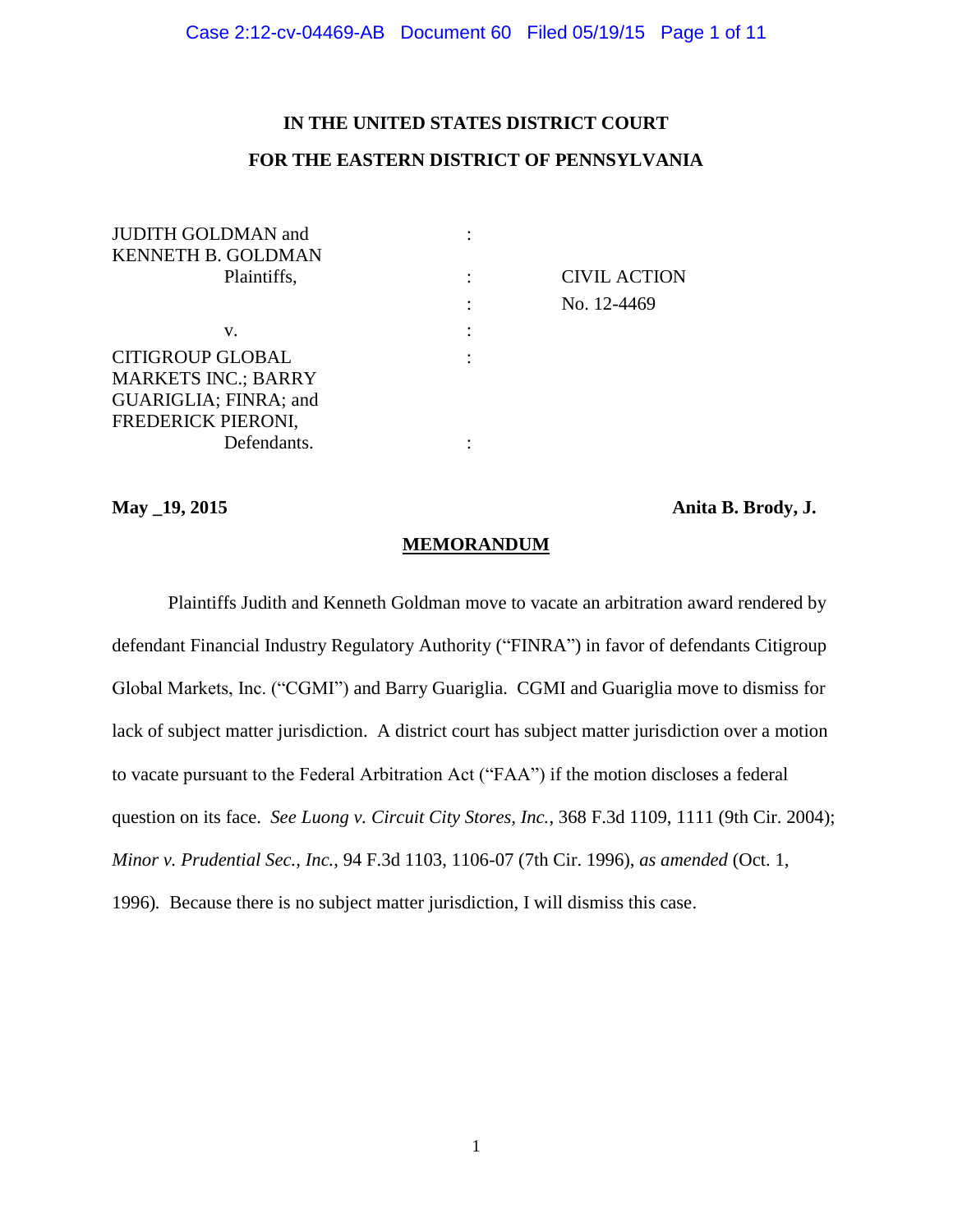## **I. BACKGROUND**

In their motion to vacate the arbitration, Plaintiffs Judith and Kenneth Goldman allege that they began a financial advisory relationship with Defendant Barry Guariglia in the 1990s. *See* Refiled Mot. to Vacate  $\P$  2 n.3, ECF No. 42. At the time, Guariglia worked for Merrill Lynch, Pierce, Fenner & Smith Inc. ("Merrill Lynch"). *Id.* In November 2008, Guariglia transferred from Merrill Lynch to CGMI. He convinced the Goldmans to transfer their accounts with him to CGMI. *See id.* 1 3 n.4 The Goldmans contend that this transfer allegedly triggered a "margin call" that liquidated their retirement savings. *See id*. They claim that Guariglia and CGMI knew or should have known that the transfer of the Goldmans' accounts would trigger a margin call, and knew or should have known that a margin call would harm the Goldmans' accounts. The Goldmans claim that CGMI and Guariglia had a duty to warn the Goldmans of these risks. *See id.* ¶¶ 3 n.4, 47-50.

In September 2010, the Goldmans brought an action before FINRA against CGMI, Guariglia, and Merrill Lynch.<sup>1</sup> See Arbitration Award at 1, ECF No. 42-2. They alleged violations of the federal securities laws, including Rule 10b-5, as well as breach of contract and a variety of other claims. *Id.* at 2. Before arbitration commenced, the Goldmans settled their claims against Merrill Lynch in mediation with FINRA before Frederick Pieroni.<sup>2</sup> See id. at 3; Refiled Mot. to Vacate  $\P$  16. The claims against CGMI and Guariglia<sup>3</sup> proceeded to arbitration and a hearing. The arbitration panel ultimately dismissed all of the Goldmans' remaining claims.

 $\overline{a}$ 

<sup>&</sup>lt;sup>1</sup> Morgan Stanley Smith Barney, LLC, William R. Meagher, and Carmela Nocerino were also defendants in the FINRA proceedings, but are not relevant to the instant action.

<sup>&</sup>lt;sup>2</sup> Pieroni is also a defendant in the instant action.

<sup>&</sup>lt;sup>3</sup> Claims against Guariglia relating to his actions before he left Merrill Lynch also settled. The claims that proceeded to arbitration were those concerning his time at CGMI. *See* Arbitration Award at 3, ECF No. 42-2.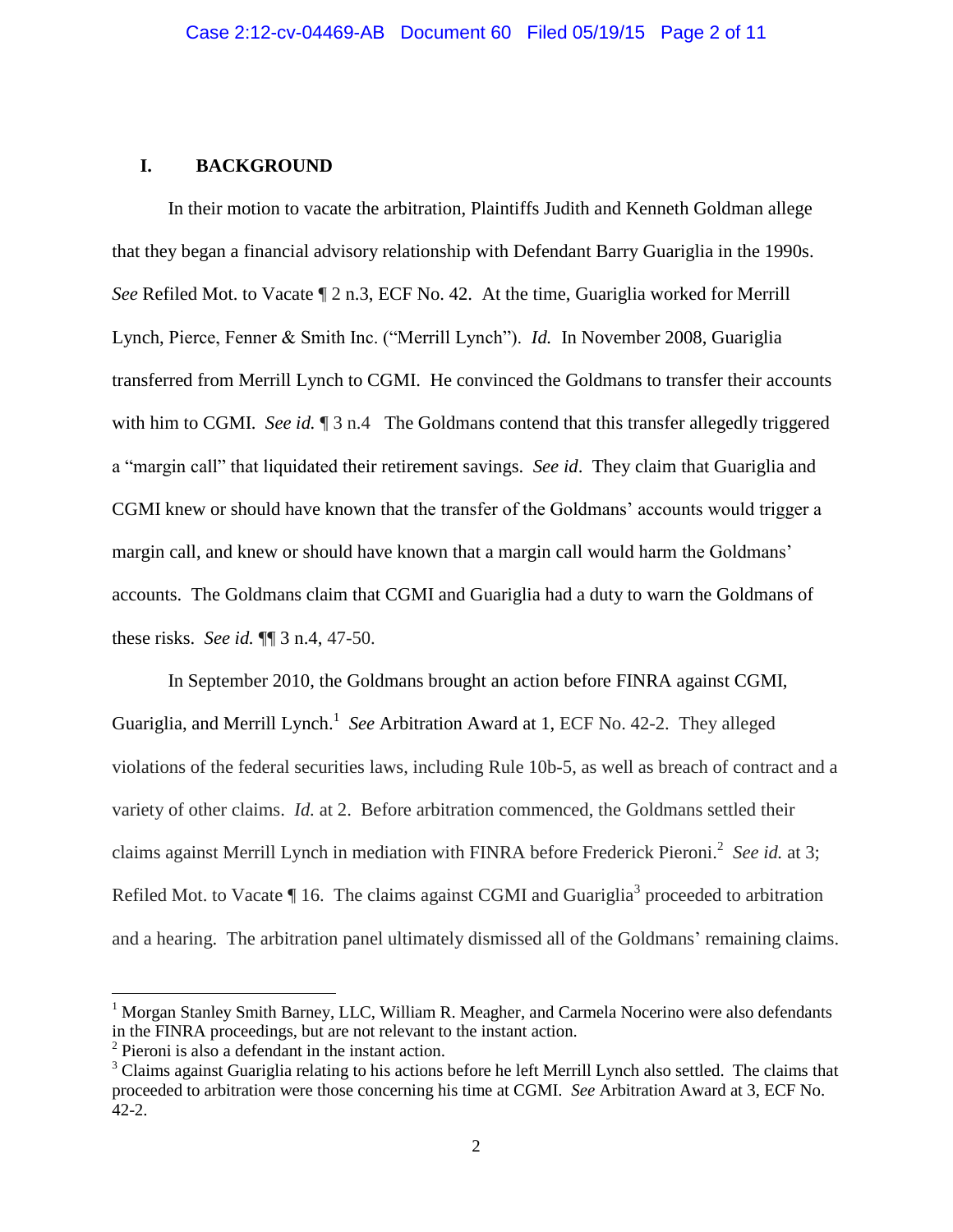# Case 2:12-cv-04469-AB Document 60 Filed 05/19/15 Page 3 of 11

*See* Arbitration Award at 4. As part of its determination, the panel found that no margin call took place. *See id*. at 5 (noting that "[the panel] remain[s] satisfied there was no margin call ordered").

On October 30, 2014, the Goldmans filed a motion in this Court to vacate FINRA's determination pursuant to the Federal Arbitration Act, 9 U.S.C. § 10.<sup>4</sup> The Goldmans contend that the arbitration process involved numerous procedural deficiencies in violation of FINRA rules. For example, they claim the arbitration panel allowed CGMI and Guariglia to harass the Goldmans by demanding discovery of irrelevant materials. They also allege that the arbitration panel denied the Goldmans access to important discovery materials from CGMI and Guariglia. Refiled Mot. to Vacate  $\P$ [11(a)-(c), 12-15. They also contend that mediator Pieroni allowed CGMI to attend mediation sessions even though CGMI refused to negotiate with the Goldmans. CGMI's presence during mediation allegedly breached FINRA's confidentiality requirements. *Id.*  $\P$  16-24. As a result, CGMI allegedly had access to information that proved beneficial to its defense at the arbitration hearing. The Goldmans also allege that the panel chair had an undisclosed relationship with mediator Pieroni. The Goldmans claim that this relationship was a breach of FINRA ethics rules. *Id.* ¶¶ 25-28.

In addition to these procedural defects, the Goldmans argue that the panel erred in determining that no margin call occurred. *Id.*  $\P$  3 n.4, 45-46. The Goldmans assert that, taken together, these errors show that their arbitrators were "blatantly partial" and acted with manifest disregard of federal law. *Id.* ¶ 11(d), 46(a).Defendants CGMI and Guariglia move to dismiss,

 $\overline{\phantom{a}}$ 

<sup>&</sup>lt;sup>4</sup> Before the instant motion to vacate, the Goldmans filed several motions seeking interlocutory review of panel decisions while the arbitration process was still ongoing. *See* Mot. for TRO and Prelim. Inj., ECF No. 2; Second Mot. for TRO, ECF No. 6; Am. Mot. to Vacate, ECF No. 35. Each was denied. *See* Order Den. Mot. for TRO and Prelim. Inj., ECF No. 3; Order Den. Second Mot. for TRO, ECF No. 8; Order Den. Am. Mot. to Vacate and Mot. to Dismiss, ECF No. 41.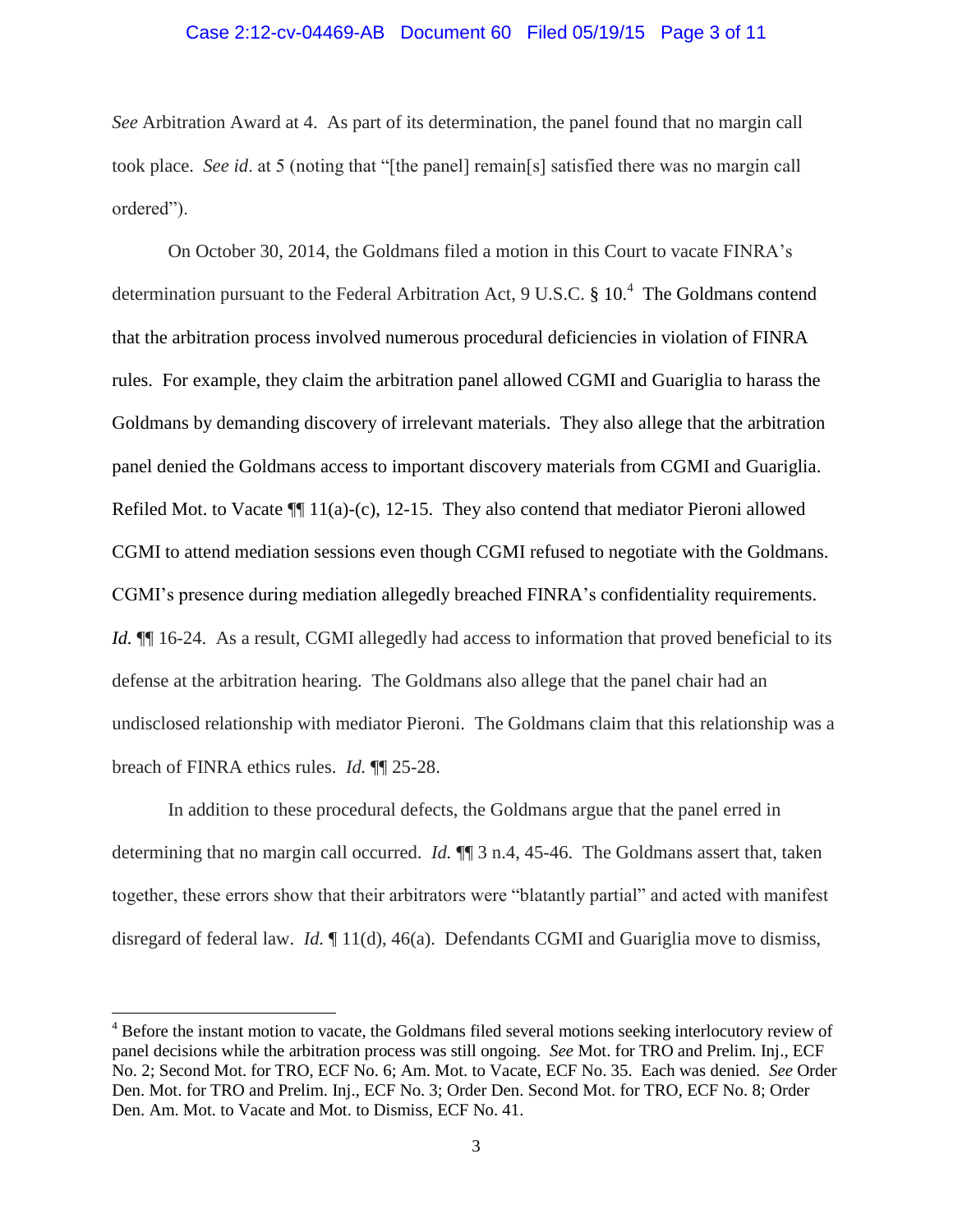# Case 2:12-cv-04469-AB Document 60 Filed 05/19/15 Page 4 of 11

claiming that this Court has no jurisdiction to vacate the arbitration award. *See* Mot. to Dismiss, ECF No. 43.

### **II. DISCUSSION**

 $\overline{\phantom{a}}$ 

When determining jurisdiction over a motion to vacate an arbitration award, a district court must look to the allegations presented in the motion to vacate itself. *Luong*, 368 F.3d at 1111; *Minor*, 94 F.3d at 1106-07. In this action, subject matter jurisdiction only exists if the claims in the motion to vacate "aris[e] under the Constitution, laws, or treaties of the United States."<sup>5</sup> 28 U.S.C. § 1331. An action arises under the laws of the United States when "federal law creates the cause of action or [] the plaintiff's right to relief necessarily depends on resolution of a substantial question of federal law." *Franchise Tax Bd. of Cal. v. Constr. Laborers Vacation Trust for S. Cal.*, 463 U.S. 1, 27-28 (1983).

Federal law does not create the cause of action in this case. Despite being a federal law, the Federal Arbitration Act is "something of an anomaly" in that "it does not create any independent federal-question jurisdiction under 28 U.S.C. § 1331 [] or otherwise." *Moses H. Cone Mem'l Hosp. v. Mercury Constr. Corp.*, 460 U.S. 1, 25 n.32 (1983). The FAA "does not supply federal jurisdiction where it does not otherwise exist." *V.I. Hous. Auth. v. Coastal Gen. Constr. Servs. Corp.*, 27 F.3d 911, 915 (3d Cir. 1994).

Because the Goldmans have not brought a federal cause of action, they must prove that their right to relief necessarily depends on resolution of a substantial question of federal law. The Supreme Court has recently enumerated four factors to consider when determining whether an action presents a substantial question of federal law. A federal issue must be: "(1) necessarily raised, (2) actually disputed, (3) substantial, and (4) capable of resolution in federal court without

<sup>5</sup> The parties are not diverse. *See* Order Den. Second Mot. for TRO at 1 (noting "both the Plaintiff and at least one defendant are New Jersey Citizens").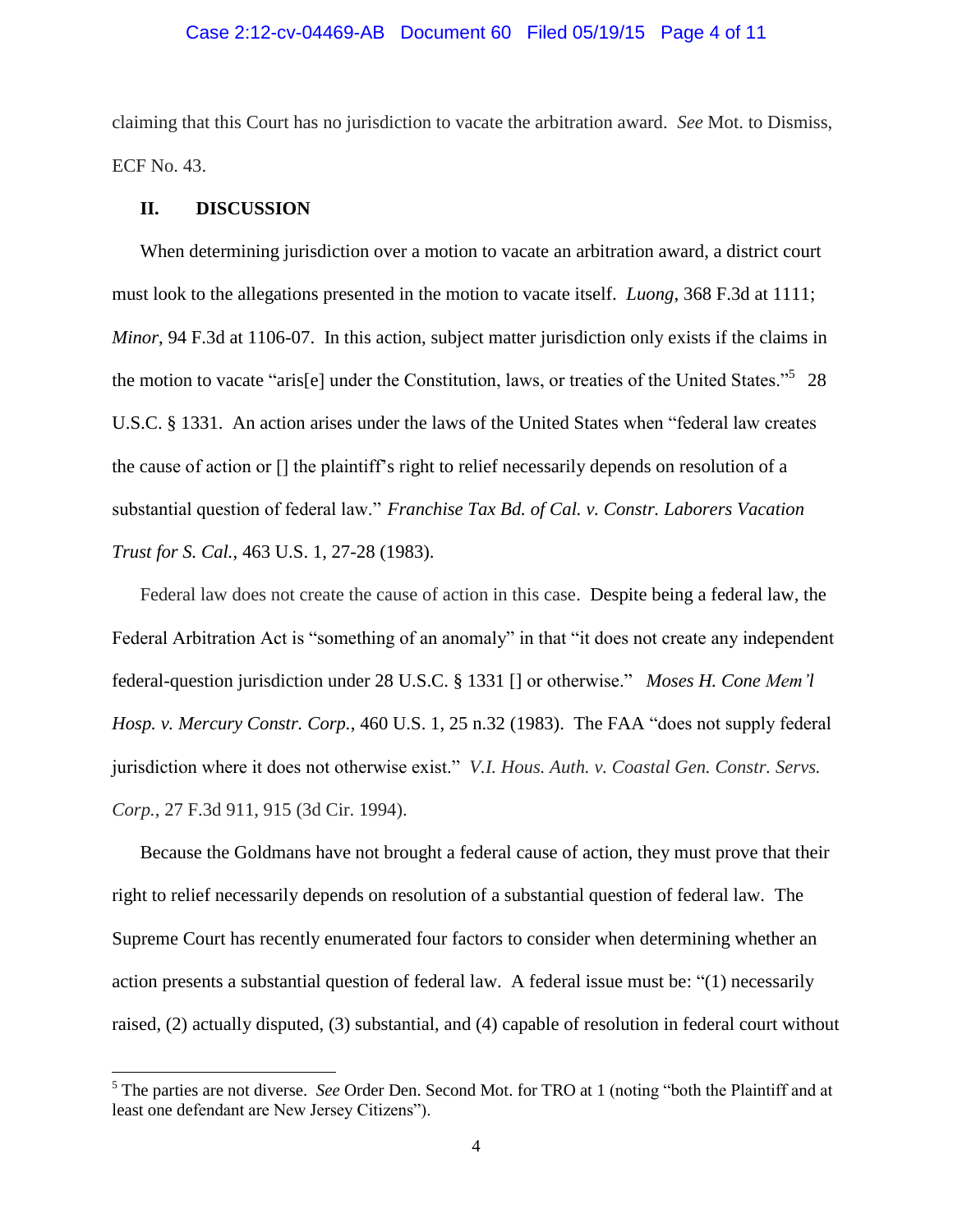# Case 2:12-cv-04469-AB Document 60 Filed 05/19/15 Page 5 of 11

disrupting the federal-state balance approved by Congress." *Gunn v. Minton*, 133 S. Ct. 1059, 1065 (2013). The Supreme Court has emphasized that few cases satisfy these factors. *See Empire Healthchoice Assurance, Inc. v. McVeigh*, 547 U.S. 677, 699 (2006) (noting only a "special and small" category of claims present substantial federal questions even though federal law creates no cause of action).

The Goldmans argue that this case presents a substantial federal question because: (1) their claims in the underlying arbitration were based on the federal securities laws, *see* Am. Resp. to Mot. to Dismiss at 4-5, ECF No. 46, (2) the arbitration panel allegedly acted in manifest disregard of the federal securities and banking laws, *see id.* at 8-19, and (3) the arbitration panel allegedly acted in violation of FINRA's internal rules, which are subject to extensive federal regulation. *See* Mot. to File Supplemental Authority ¶¶ 3-12, ECF No. 56. Each argument is insufficient to confer jurisdiction. 6

### **a. Presence of Federal Claims in an Underlying Arbitration Proceeding**

The Goldmans first argue that subject matter jurisdiction exists because their claims in the underlying arbitration were based on the federal securities laws. To determine subject matter jurisdiction, however, a district court must look to the motion to vacate itself. 7 *Luong*, 368 F.3d

l

<sup>&</sup>lt;sup>6</sup> The Goldmans also assert that the venue statute, 28 U.S.C. § 1391, the Declaratory Judgment Act, 28 U.S.C. § 2201, and Federal Rule of Civil Procedure 81(a)(6)(B) each provide jurisdiction. *See* Am. Resp. to Mot. to Dismiss at 3-4, 5-8, ECF No. 46. None of these provide subject matter jurisdiction however. *See Wachovia Bank v. Schmidt*, 546 U.S. 303, 315 (2006) (noting "[v]enue is largely a matter of litigational convenience . . . [and] is waived if not timely raised," while "[s]ubject-matter jurisdiction . . . concerns a court's competence to adjudicate a particular category of cases"); *United States v. Pa. Dep't of Envtl. Res.*, 923 F.2d 1071, 1079 (3d Cir. 1991) ("[T]he Declaratory Judgment Act does not confer subject matter jurisdiction . . . ."); *Glus v. G. C. Murphy Co.*, 562 F.2d 880, 886 (3d Cir. 1977) ("[T]he Federal Rules of Civil Procedure cannot be used to expand the subject matter jurisdiction of the district courts.").

<sup>7</sup> The Goldmans cite *Vaden v. Discover Bank*, where the Supreme Court held that "[a] federal court may 'look through' a § 4 petition to determine whether it is predicated on an action that 'arises under' federal law." 556 U.S. 49, 62 (2009). That case, however, concerned motions to compel arbitration governed by § 4 of the FAA. The case did not address motions to vacate, governed by § 10 of the FAA. Courts have repeatedly distinguished the two provisions. *See Kasap v. Folger Nolan Fleming & Douglas, Inc.*, 166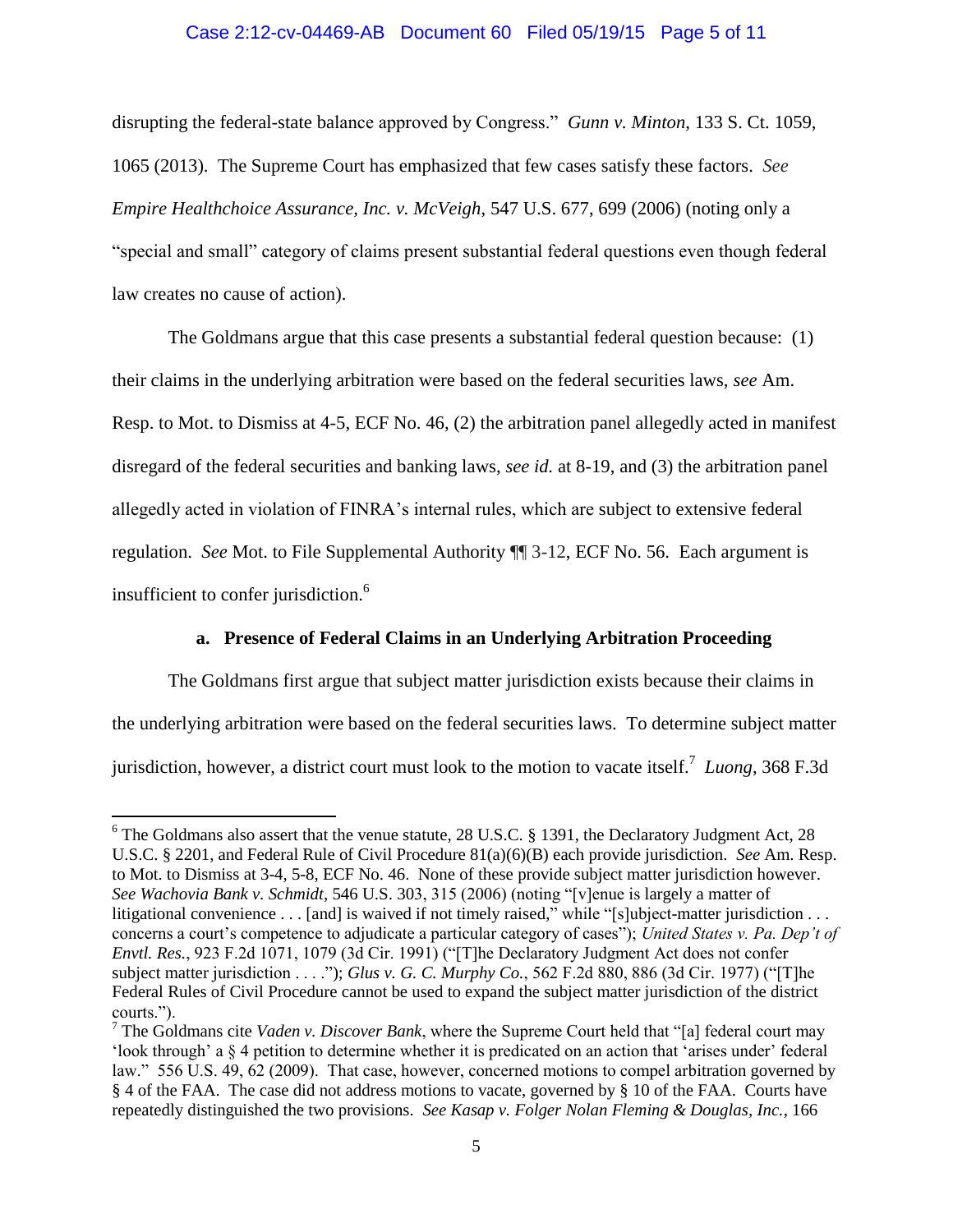### Case 2:12-cv-04469-AB Document 60 Filed 05/19/15 Page 6 of 11

at 1111; *Minor*, 94 F.3d at 1106-07. Because §10 of the Federal Arbitration Act permits only limited review of arbitration awards, federal questions in an underlying arbitration generally are not implicated in a motion to vacate the arbitration award.

The Federal Arbitration Act governs vacating arbitration awards and permits only limited review. *See* 9 U.S.C. § 10(a). Section 10 of the FAA enumerates four narrow grounds that justify vacating an arbitration award. These grounds "relat[e] to a breakdown in the integrity of the arbitration process itself." *Merrill Lynch, Pierce, Fenner & Smith, Inc. v. Jaros*, 70 F.3d 418, 420 (6th Cir. 1995). They include when an award was procured by fraud, or where the arbitrators were evidently partial, corrupt, or exceeded their powers. *See* 9 U.S.C. § 10(a).<sup>8</sup> Notably, "§ 10 does not sanction judicial review of the merits of arbitration awards." *Collins v. D.R. Horton, Inc.*, 505 F.3d 874, 879 (9th Cir. 2007).

Because § 10 does not authorize merits review, the substance of the underlying

arbitration is generally irrelevant to a district court's consideration of a motion to vacate. The

Goldmans may well have raised actually disputed and substantial federal issues in the underlying

arbitration. Their motion to vacate, however, does not implicate those federal issues because §

<sup>8</sup> Specifically, a district court may vacate an award:

9 U.S.C. § 10(a).

 $\overline{\phantom{a}}$ 

F.3d 1243, 1247 (D.C. Cir. 1999) (justifying differing jurisdictional treatment of § 4 motions and § 10 motions because of the "exact wording of § 4" which does not appear in § 10); *Minor v. Prudential Sec., Inc.*, 94 F.3d 1103, 1107 (7th Cir. 1996) (justifying differing treatment in part because of the purposes underlying the FAA), *as amended* (Oct. 1, 1996); *Royal Bank Am. v. Kirkpatrick*, Nos. 11-1058, 11-1112, 2011 WL 4528349, at \*3 n.5 (E.D. Pa. Sept. 30, 2011) (concluding that *Vaden* does not apply to § 10 motions).

<sup>(1)</sup> where the award was procured by corruption, fraud, or undue means; (2) where there was evident partiality or corruption in the arbitrators, or either of them; (3) where the arbitrators were guilty of misconduct in refusing to postpone the hearing, upon sufficient cause shown, or in refusing to hear evidence pertinent and material to the controversy; or of any other misbehavior by which the rights of any party have been prejudiced; or (4) where the arbitrators exceeded their powers, or so imperfectly executed them that a mutual, final, and definite award upon the subject matter submitted was not made.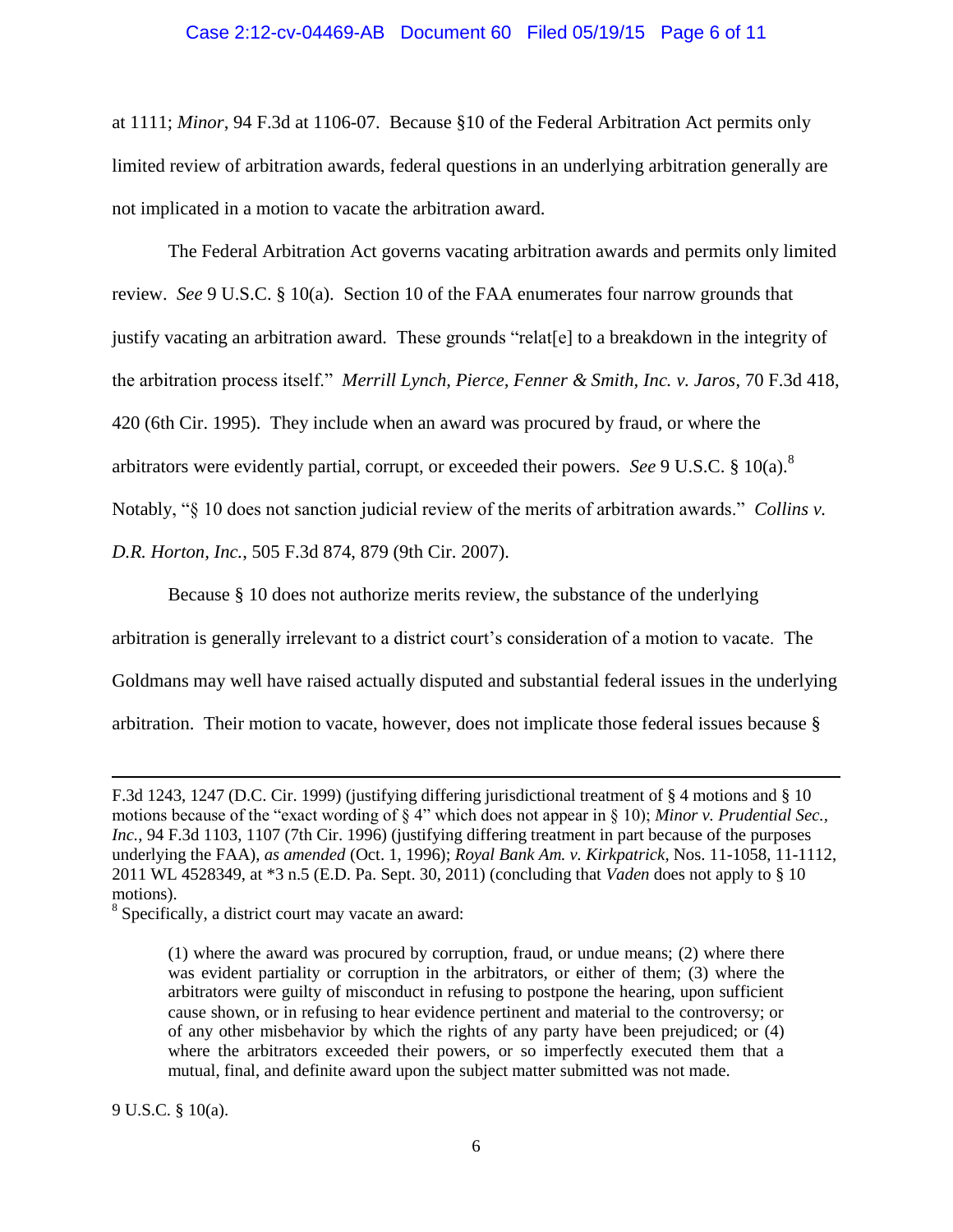# Case 2:12-cv-04469-AB Document 60 Filed 05/19/15 Page 7 of 11

10 only permits a district court to review the arbitration process. "[T]he fact that the arbitration concerns issues of federal law does not, standing alone, confer subject matter jurisdiction on a federal district court to review the arbitral award." *Greenberg v. Bear, Stearns & Co.*, 220 F.3d 22, 26 (2d Cir. 2000); *accord Luong*, 368 F.3d at 1111 ("Nor does § 10 create federal question jurisdiction even when the underlying arbitration involves a federal question." (citing *Greenberg*, 220 F.3d at 27)); *Kasap v. Folger Nolan Fleming & Douglas, Inc.*, 166 F.3d 1243, 1247 (D.C. Cir. 1999); *Coastal Gen.*, 27 F.3d at 915 (dismissing a motion to vacate arbitration award for lack of subject matter jurisdiction and noting that "[e]ven if it were permissible to look beyond the complaint to the substance of the arbitrated dispute" that jurisdiction would be lacking).

### **b. Manifest Disregard of Federal Law**

 $\overline{\phantom{a}}$ 

Next, the Goldmans argue that subject matter jurisdiction exists because the arbitration panel acted in manifest disregard of federal law. Where recognized,<sup>9</sup> manifest disregard of federal law is an "unenumerated, judicially created ground for vacatur" of an arbitration award apart from those listed in § 10 of the FAA. *Royal Bank Am. v. Kirkpatrick*, Nos. 11-1058, 11- 1112, 2011 WL 4528349, at \*3 (E.D. Pa. Sept. 30, 2011). Unlike the grounds enumerated in § 10 of the FAA, manifest disregard of federal law permits a district court to conduct a limited review of the merits of the underlying dispute between the parties to the arbitration. *See Kashner Davidson Sec. Corp. v. Mscisz*, 531 F.3d 68, 77 (1st Cir. 2008).

<sup>&</sup>lt;sup>9</sup> Whether manifest disregard of federal law remains a recognized ground on which to vacate an arbitration award distinct from those enumerated in § 10 of the FAA is an open question. In *Hall Street Associates, L.L.C. v. Mattel, Inc.*, the Supreme Court held that § 10 of the FAA provides the "exclusive grounds" for vacating an arbitration award. 552 U.S. 576, 584 (2008). The Court suggested that manifest disregard of federal law was merely shorthand for some or all of the grounds justifying vacating an award already enumerated in § 10. *See id*. at 585. In a subsequent decision, the Court declined to decide whether manifest disregard survived as an independent ground for review after *Hall Street*. *See Stolt-Nielsen S.A. v. AnimalFeeds Int'l Corp.*, 559 U.S. 662, 672 n.3 (2010). The Third Circuit has not determined whether manifest disregard of the law remains valid after *Hall Street*. *See Paul Green Sch. of Rock Music Franchising, LLC v. Smith*, 389 F. App'x 172, 176-77 (3d Cir. 2010).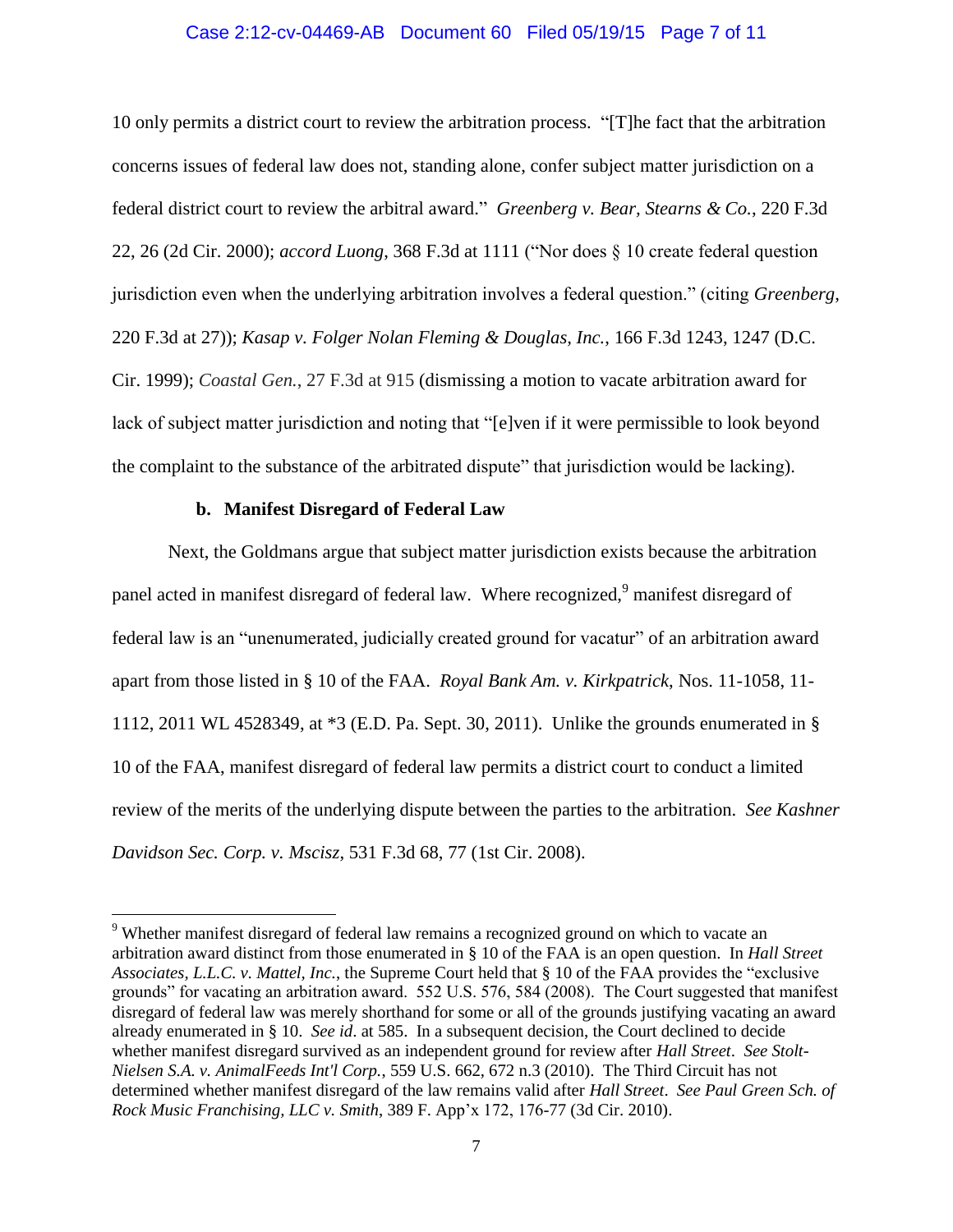#### Case 2:12-cv-04469-AB Document 60 Filed 05/19/15 Page 8 of 11

Some courts have held that a motion to vacate that "complains principally and in good faith that [an] award was rendered in manifest disregard of federal law" presents a federal question. *Greenberg*, 220 F.3d at 27; *accord Luong*, 368 F.3d at 1112; *but see Biscanin v. Merrill Lynch & Co.*, 407 F.3d 905, 907 (8th Cir. 2005) (noting "we are not certain that we agree with *Greenberg*"). Unlike a motion to vacate pursuant to § 10 of the FAA, which permits only review of the arbitration process, a motion to vacate alleging manifest disregard of the law permits a limited review of the merits of the underlying dispute. If the underlying dispute involved federal law, these courts argue that review for manifest disregard "so immerses the federal court in questions of federal law" that subject matter jurisdiction exists. *Greenberg*, 220 F.3d at 27.

"It does not appear that the Third Circuit has ruled as to whether a petition to vacate an arbitration award, which on its face alleges that the arbitrator manifestly disregarded federal law, may be heard in federal district court." *Louis J. Kennedy Trucking Co. v. Teamsters Local Union No. 701*, No. 05-6005, 2007 WL 2705161, at \*6 (D.N.J. Sept. 17, 2007). Even if allegations of manifest disregard of federal law in a motion to vacate generally do create subject matter jurisdiction however, the Goldmans' motion to vacate does not create federal jurisdiction in this case. In their motion to vacate, the Goldmans argue that the arbitration panel manifestly disregarded FINRA rules, 15 U.S.C. § 78g and 12 C.F.R. § 220.12, which govern margin requirements, and Rule 10b-5, which prohibits securities fraud. *See* Am. Resp. to Mot. to Dismiss at 8-19.

The Goldmans' allegations that the panel manifestly disregarded FINRA rules do not constitute a valid claim for manifest disregard of federal law. The Goldmans claim that they were denied discovery by the arbitration panel. They also claim that the panel chair was

8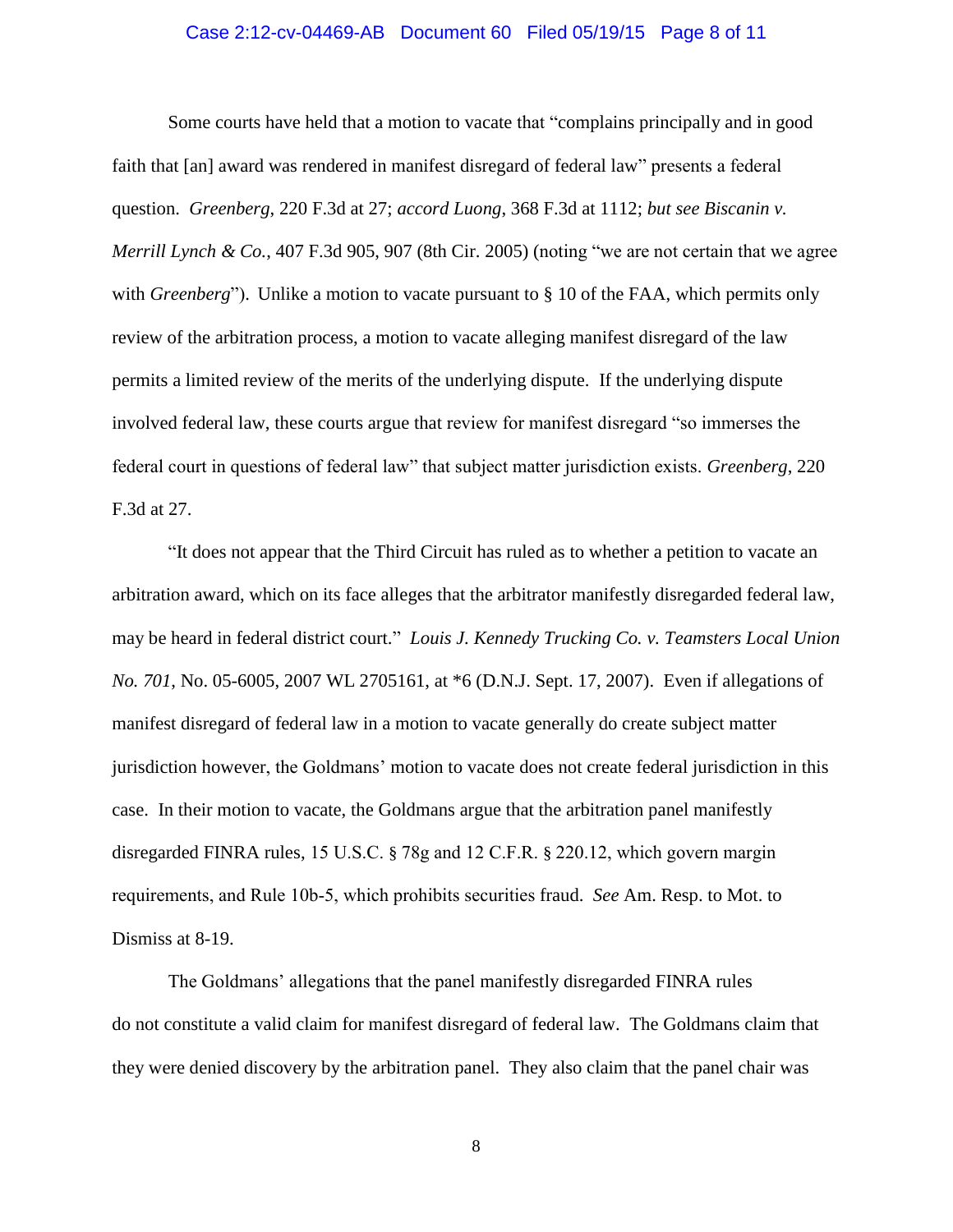#### Case 2:12-cv-04469-AB Document 60 Filed 05/19/15 Page 9 of 11

biased in part because of an undisclosed relationship with FINRA mediator Pieroni. Finally, they claim that CGMI had access to valuable information about the Goldmans' case through violations of FINRA confidentiality requirements. Even though the Goldmans claim that these allegations amount to manifest disregard of federal law, they are more appropriately viewed as issues in the arbitration process addressed by § 10 of the FAA. As discussed, these deficiencies in the arbitration process do not create subject matter jurisdiction. "[A]lleged misdeeds of the arbitrators, fraud, corruption, undue means, [and] evident partiality" do not "require resolution of a uniquely federal issue." *Greenberg*, 220 F.3d at 27 (citation omitted) (internal quotation marks omitted).

The Goldmans also claim that when rendering the arbitration award the arbitration panel manifestly disregarded the federal laws governing margin requirements and Rule 10b-5. However, the federal issues relating to these laws are not sufficiently central to their motion to vacate to create subject matter jurisdiction. "[M]ere incantation of a federal statute does not confer jurisdiction . . . ." *Minor*, 94 F.3d at 1105. The Supreme Court requires that a motion to vacate raise an actually disputed, substantial federal issue for a district court to exercise jurisdiction. *See Gunn*, 133 S. Ct. at 1065.

The Goldmans' motion to vacate does not meet the Supreme Court's standard because it does not raise actually disputed federal issues concerning the laws governing margin requirements and Rule 10b-5*.* Put simply, no party contests the existence, applicability, or construction of these statutes and regulations. Instead, the Goldmans argue that the panel erred in its factual determination that no margin call occurred. They attempt to prove their argument by citing record testimony from the underlying arbitration. *See* Am. Resp. to Mot. to Dismiss at 13, 18. The Goldmans claim that "the record shows there was a margin call." Refiled Mot. to

9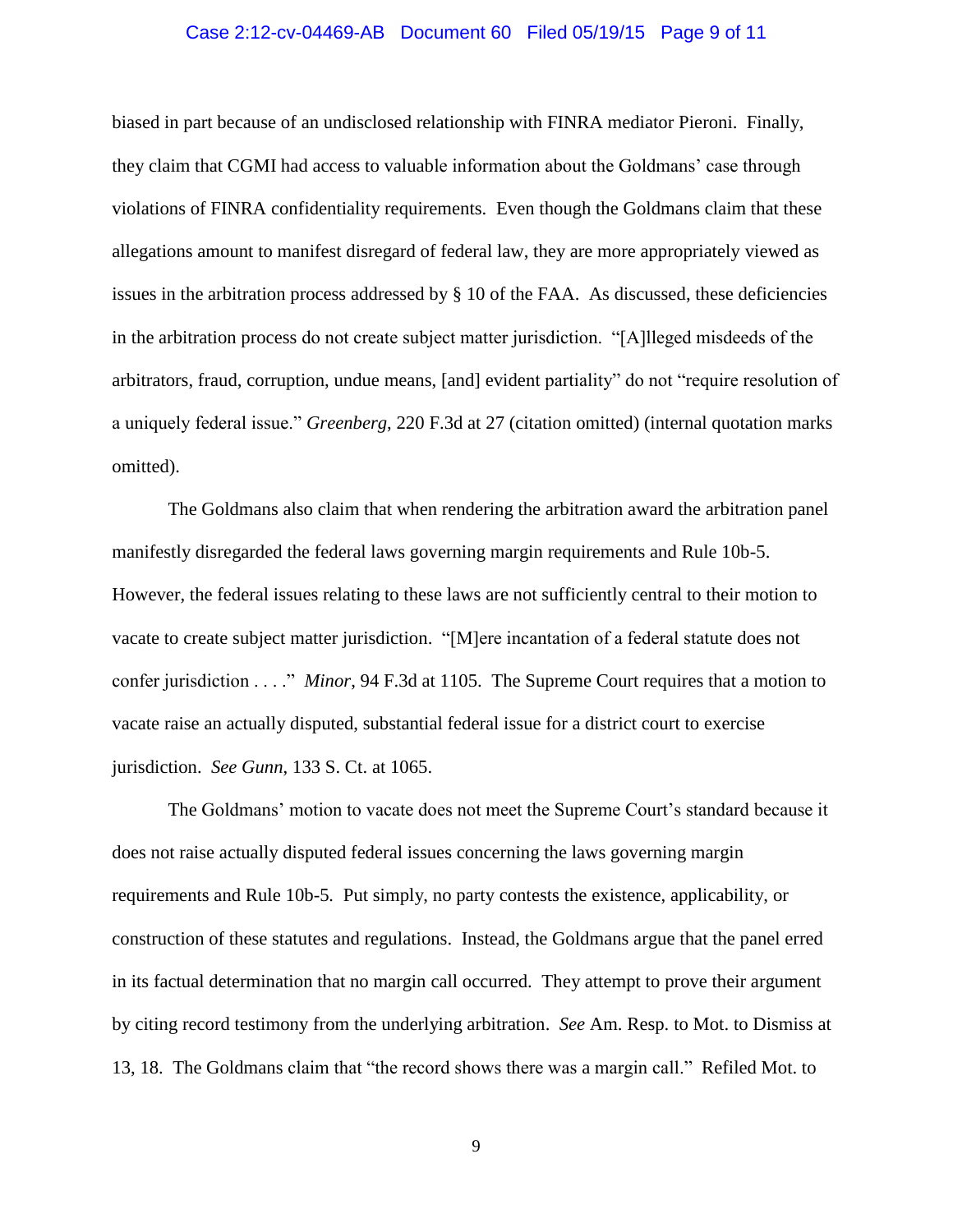#### Case 2:12-cv-04469-AB Document 60 Filed 05/19/15 Page 10 of 11

Vacate ¶ 46. However, "manifest disregard of the law does not encompass manifest disregard of the evidence." *Popkave v. John Hancock Distribs. LLC*, 768 F. Supp. 2d 785, 795 n.3 (E.D. Pa. 2011). An arbitrator's "failure to consider pertinent and material evidence" does not implicate uniquely federal issues. *Greenberg*, 220 F.3d at 27 (internal quotation marks omitted).

In conclusion, even if allegations of manifest disregard of federal law in a motion to vacate generally do create subject matter jurisdiction, the Goldmans' allegations do not create federal jurisdiction in this case.

#### **c. FINRA Rules**

 $\overline{a}$ 

Finally, the Goldmans argue that FINRA's internal rules are subject to heavy regulation by federal law and approval by the SEC. *See* Mot. to File Supplemental Authority ¶¶ 3-12. The Goldmans argue that the arbitration panel ran afoul of these internal rules. As a result, they argue that their motion implicates the federal regulation of FINRA, presenting a federal question.

The Goldmans rely on *NASDAQ OMX Grp., Inc. v. UBS Sec., LLC*, 770 F.3d 1010 (2d Cir. 2014), to make this argument. 10 In *NASDAQ*, the Second Circuit found federal question jurisdiction over an arbitration dispute between UBS and NASDAQ relating to NASDAQ's alleged mismanagement of Facebook's initial public offering ("IPO"). *Id.* at 1035. The court found jurisdiction because resolving UBS' claims about whether NASDAQ complied with its internal rules while conducting the IPO implicated NASDAQ's duty to operate a "fair and orderly market," a duty imposed by federal law. *See id*. at 1021-23. NASDAQ's internal rules are also heavily regulated by federal law and subject to SEC approval. *Id.* at 1014-15.

The federal issues in Goldmans' motion to vacate regarding federal regulation of FINRA rules are not substantial enough to confer subject matter jurisdiction. *See Gunn*, 133 S. Ct. at

<sup>&</sup>lt;sup>10</sup> *NASDAQ* involved the Second Circuit's review of district court's grant of a preliminary injunction to enjoin the parties from arbitrating. As a result, the case directly implicated neither § 4 nor § 10 of the FAA. *See NASDAQ OMX Grp., Inc. v. UBS Sec., LLC*, 770 F.3d 1010, 1013 (2d Cir. 2014).